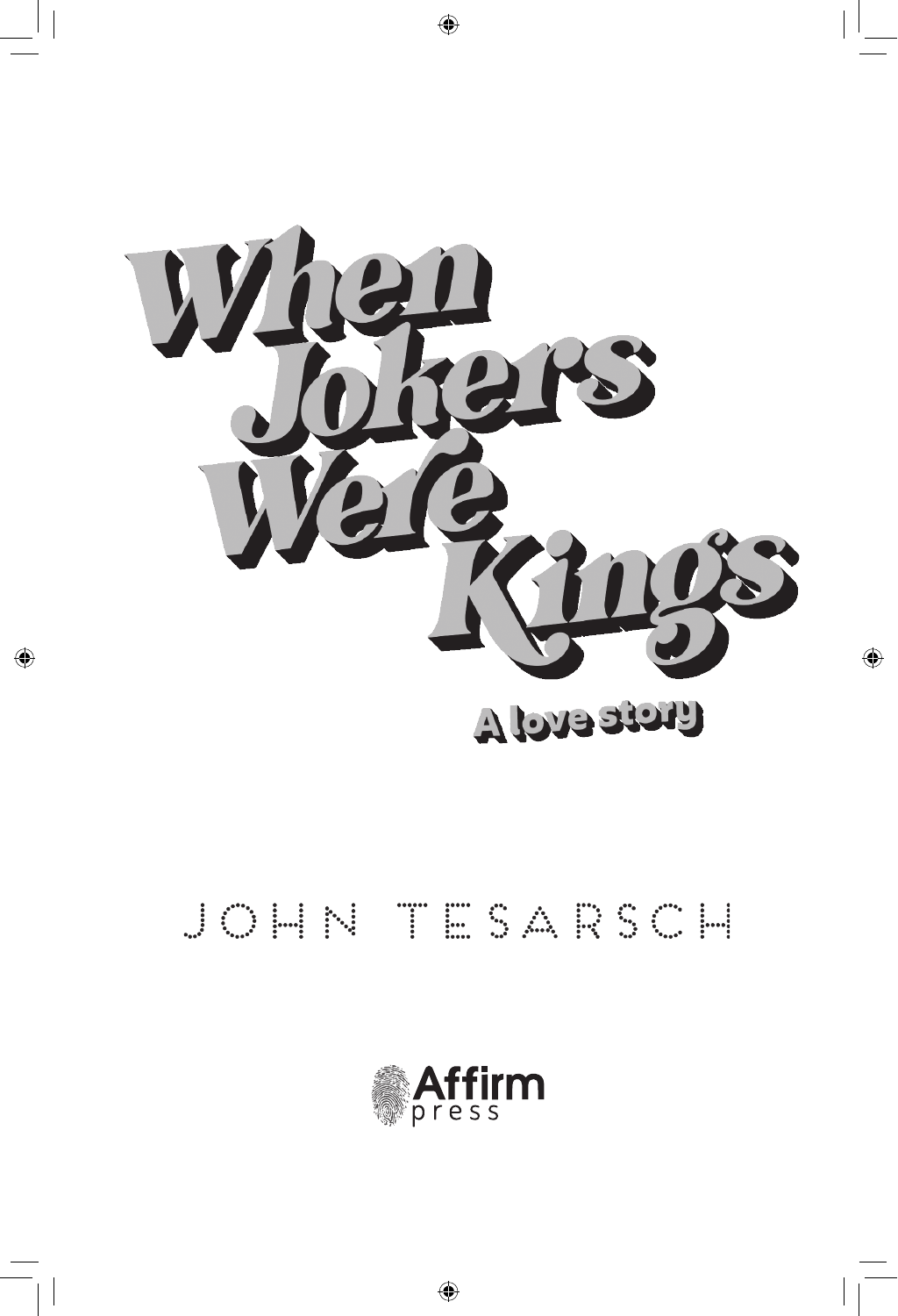1

Some people are convinced they are victims of fate, while others claim to be children of destiny. After thirty years on this often bewildering planet, Bertie Jones had no such delusions. Instead, he assumed that his life was governed only by routine cause and effect. So he believed that all these unlikely events, no matter how bizarre, could be traced back to a practical joke at an office Christmas party.

It was a sultry night, with the sun setting over the Docklands swamp and the rancid odour of rotting seaweed wafting across the harbour. Bertie followed hundreds of other employees of the Southern Cross Bank into a waterfront bar, under the watchful gaze of a handful of senior executives. No doubt the executives were making sure that there wouldn't be any trouble.

This was the year of the Banking Royal Commission. A year when teams of young aspiring bankers camped for nights on end in their offices, and lawyers prowled the corridors like the gangs of old New York. A year when risk managers and company secretaries were dragged to the witness box like nobles to the revolutionary scaffold, waiting for their heads to roll into the waiting basket. And a year when day after day, month after month, there were new revelations of corporate greed and corruption and excess, each more breathtaking than the one before, with saturated coverage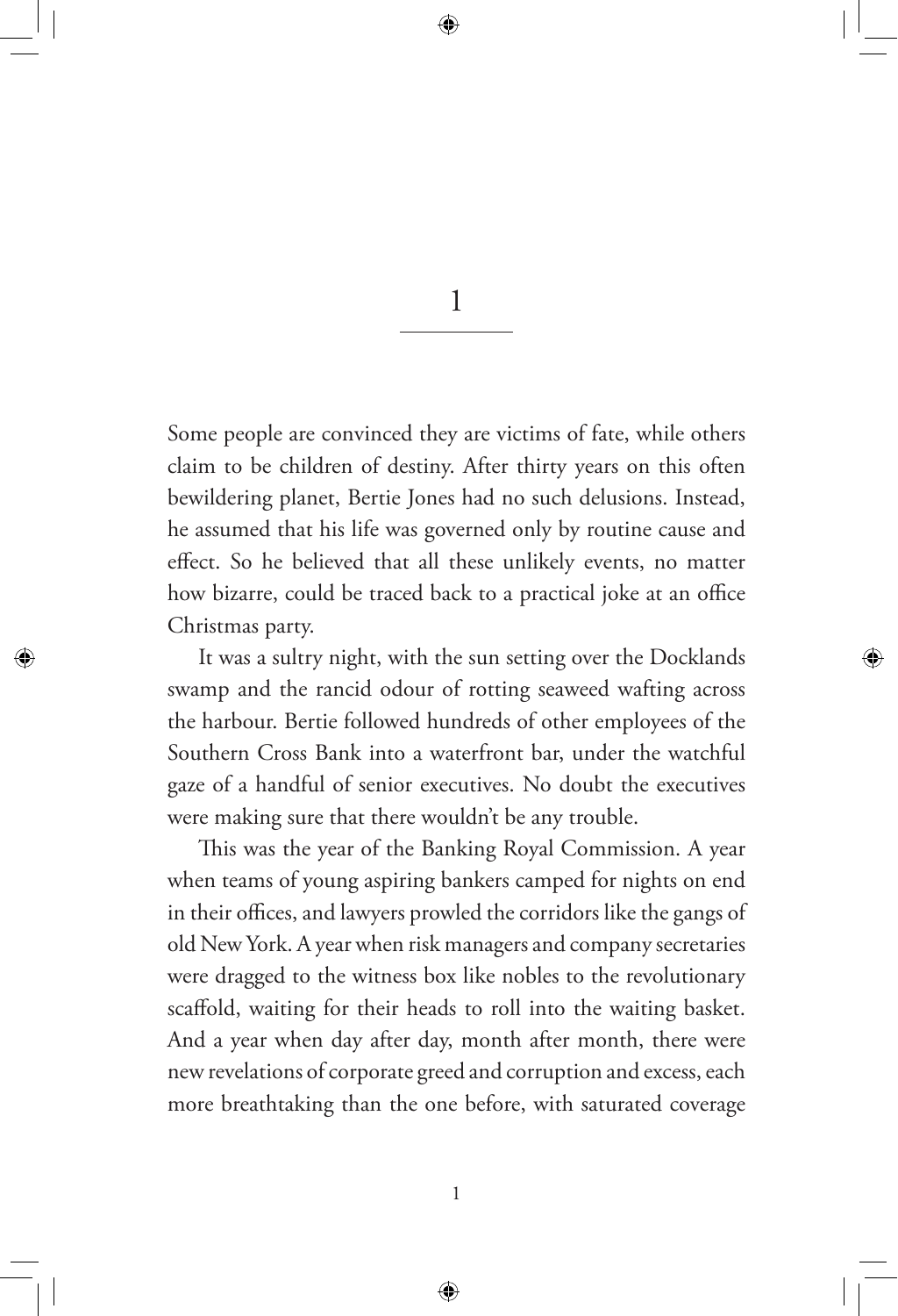in all the newspapers and on radio and television and across the internet. Conflicts of interest. Forgery. Fees for no service. Fees for dead customers.

Every previous year, the bank had paid for lavish Christmas entertainment. Usually a well-known rock band, although once it was a famous comedian who ranted about the evils of capitalism until the chairman gave the master of ceremonies a sideways nod and the microphone went dead. But this year was always going to be different. Only the month before, many of Bertie's colleagues had been retrenched. He was still relieved that he hadn't been rissoled himself, given that he was a mail clerk: an endangered species.

Bertie was standing at the bar, beer in hand, scanning a platter of finger food from under his mop of raven hair, when he heard someone sobbing. It was Debbie from accounts. 'They're going to sack me.' She glanced at her phone. 'I shouldn't have raised that red flag.'

Another phone chimed near Bertie. It belonged to Greg from maintenance, who stared with disbelief at its glowing screen. 'Merry bloody Christmas,' he muttered.

'What's wrong?' asked Bertie.

Greg shrugged, and handed him the phone.

Bertie read an email from human resources, scheduling an appointment for Monday morning. 'Don't jump to conclusions, Greg. Let's hope it's nothing serious.' But even as he said this, Bertie knew it was wishful thinking. A fresh round of redundancies often began this way, with innocuous emails from the human resources department. Any moment now, his own phone could vibrate in his pocket.

'Incredible,' said Trevor, sliding in beside him at the bar. 'Just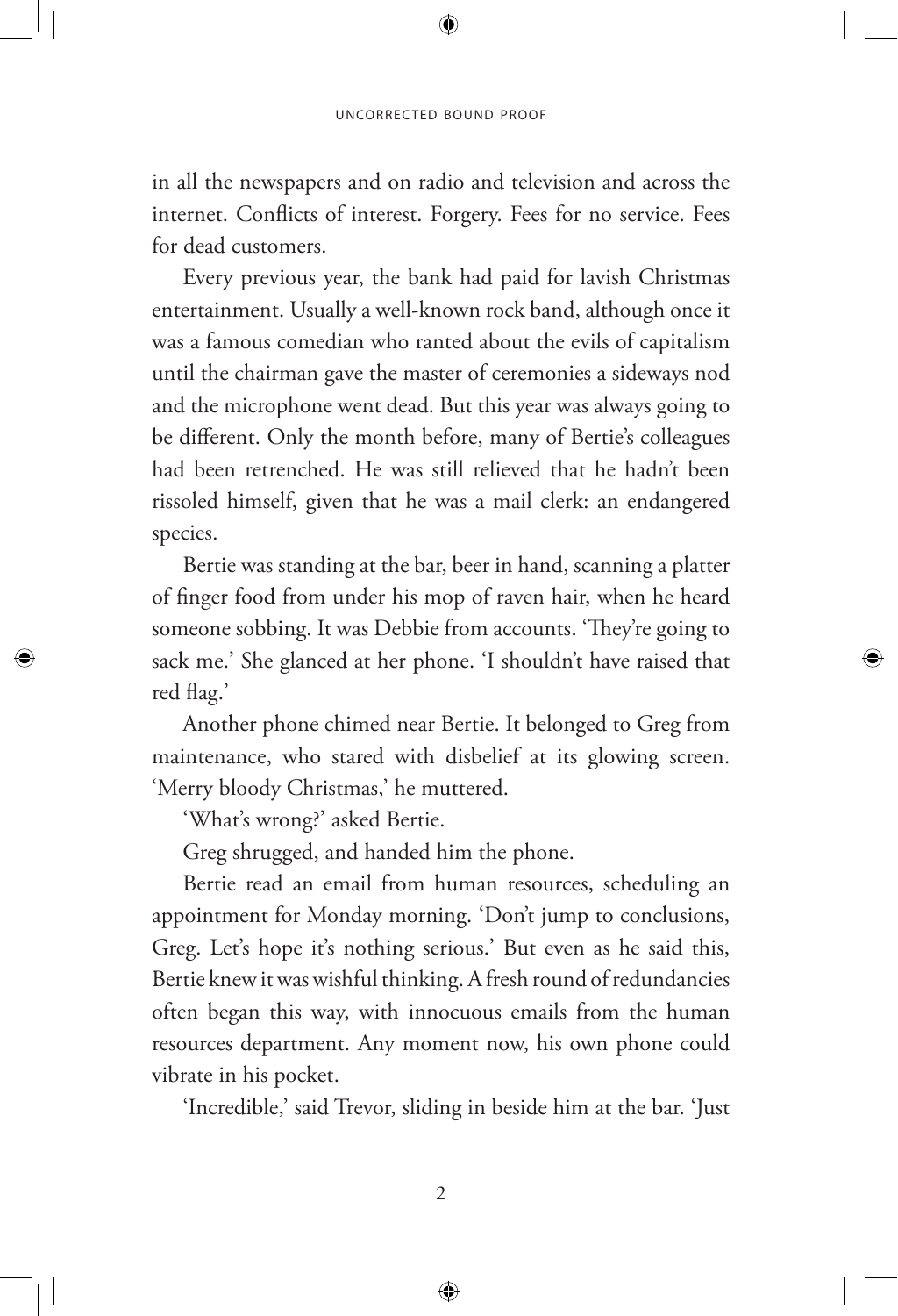when I thought they couldn't get any more diabolical.'

Trevor Parker was one of Bertie's few genuine friends, and his only friend in the Southern Cross shark tank. The wrong side of forty, Trevor had travelled the world, married and started a business; then in quick succession his hair fell out, his wife left him and he went bankrupt (according to him, in no particular order). He was short, with a big belly but slender hips, the delicate fingers of a concert pianist sprouting from meaty palms, and a snub nose with flattened nostrils. But what was most striking of all was his oversized head – almost as round as a bowling ball – balanced on top of his narrow shoulders. He had the skull capacity of a master criminal.

'Maybe it's just a mistake,' said Bertie. 'They wouldn't send anything official tonight.' Still, he noticed other workers checking their phones and exchanging anxious whispers.

'Mark my words.' Trevor waved a crooked finger. 'The only mistake is that some clown in HR diarised the emails for the wrong date. Or doesn't give a damn about Christmas.'

If there was about to be another tidal wave of retrenchments then, this time, surely Trevor would be among them. He was the bank's orange-bellied parrot: its one surviving stationery clerk. Now that the bank was committed to becoming fully paperless, he could no longer fill his days just by stocking the stationery cabinets, so he had become a modern-day roustabout, filling in for staff who were on leave. Sometimes he helped out with the mail round, telling jokes and giving gratuitous advice in his knockabout upcountry accent to anyone who would listen. He had nicknames for everyone. 'You look worried, Governor,' he might say. 'Heard the one about the octopus?' And he would rattle off whatever nonsense came to mind. Nothing bothered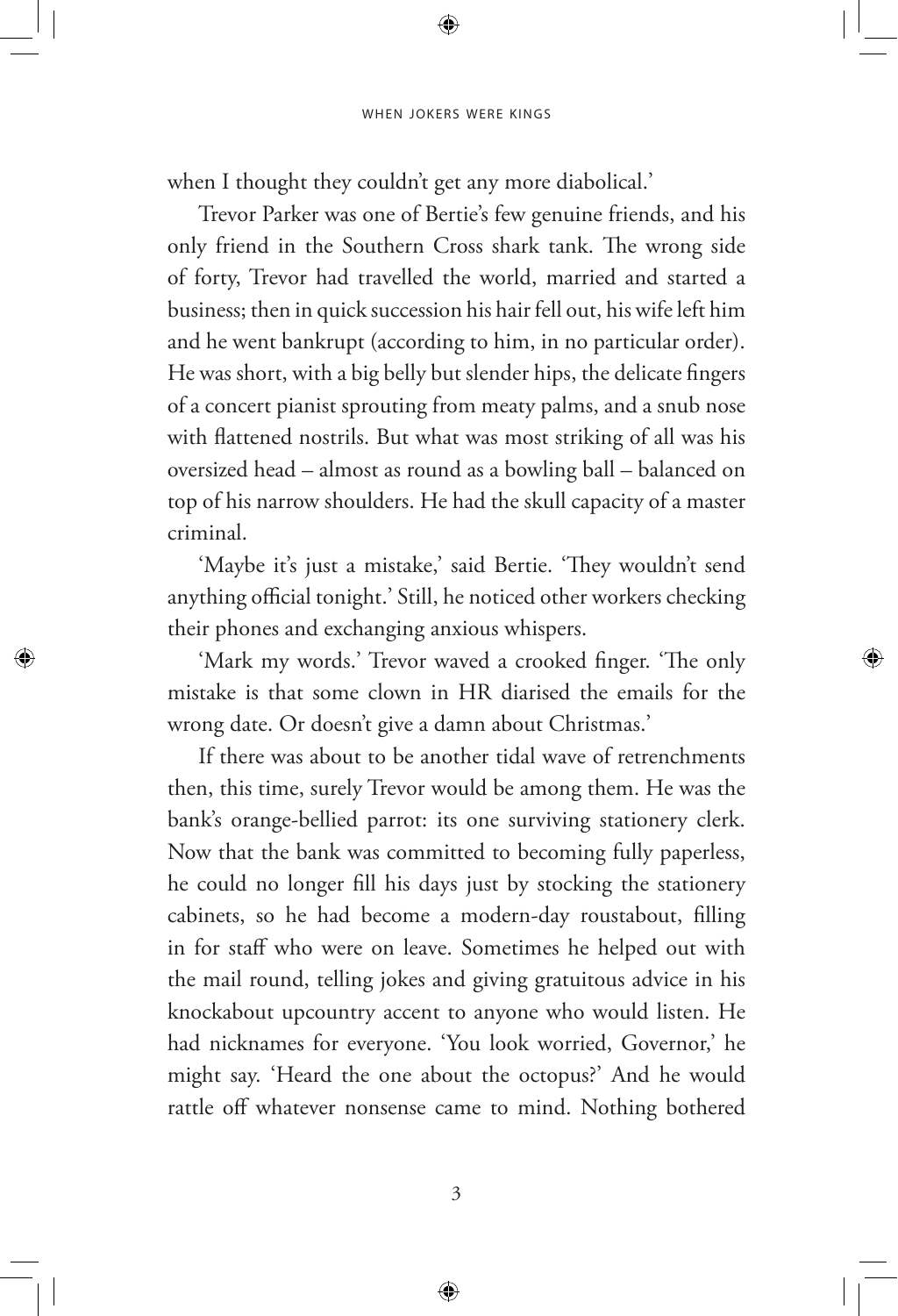him: he wasn't even stressed now.

Bertie decided there was no point speculating about the machinations of the human resources department and that instead he should gorge himself on more finger food, despite his burgeoning waistline. He was savouring a prawn skewer when the voices around him hushed. Mandy, a brunette from marketing, pointed to the entrance. 'He's arrived,' she whispered, with a tremor in her voice.

The CEO appeared, followed by his entourage. In his midfifties, Derek Taylor had silver hair swept to the side, a noble nose and a Mediterranean tan. He strode through the crowd like a warlord returning from battle; it parted before him as he shook hands all around, engaging in just the right amount of small talk with anyone he selected, before moving on to the next adoring subject. Bertie was in his line of sight, but those cold green eyes passed over him as though he was of no interest or consequence: instead they focussed on Mandy.

After endless gladhanding (during which Bertie half-expected someone to hold out a baby for a Christmas blessing), Taylor made his way to the stage and across to the microphone. 'I'm among friends,' he said, and began to loosen his tie: slowly, mechanically, as though he had rehearsed this for his act. 'So I hope this stays between us.' He paused for special effect. 'It's been a shit of a year. I don't know about you, but there were times I was embarrassed to call myself a banker.'

Even though Bertie felt that he was below the waterline, one of the slaves pulling the oars in a Roman galley (until they all dropped dead), sometimes he had felt the same. He had stopped telling cabbies where he worked, after a driver berated him all the way home to Warrandyte with the story of how he had been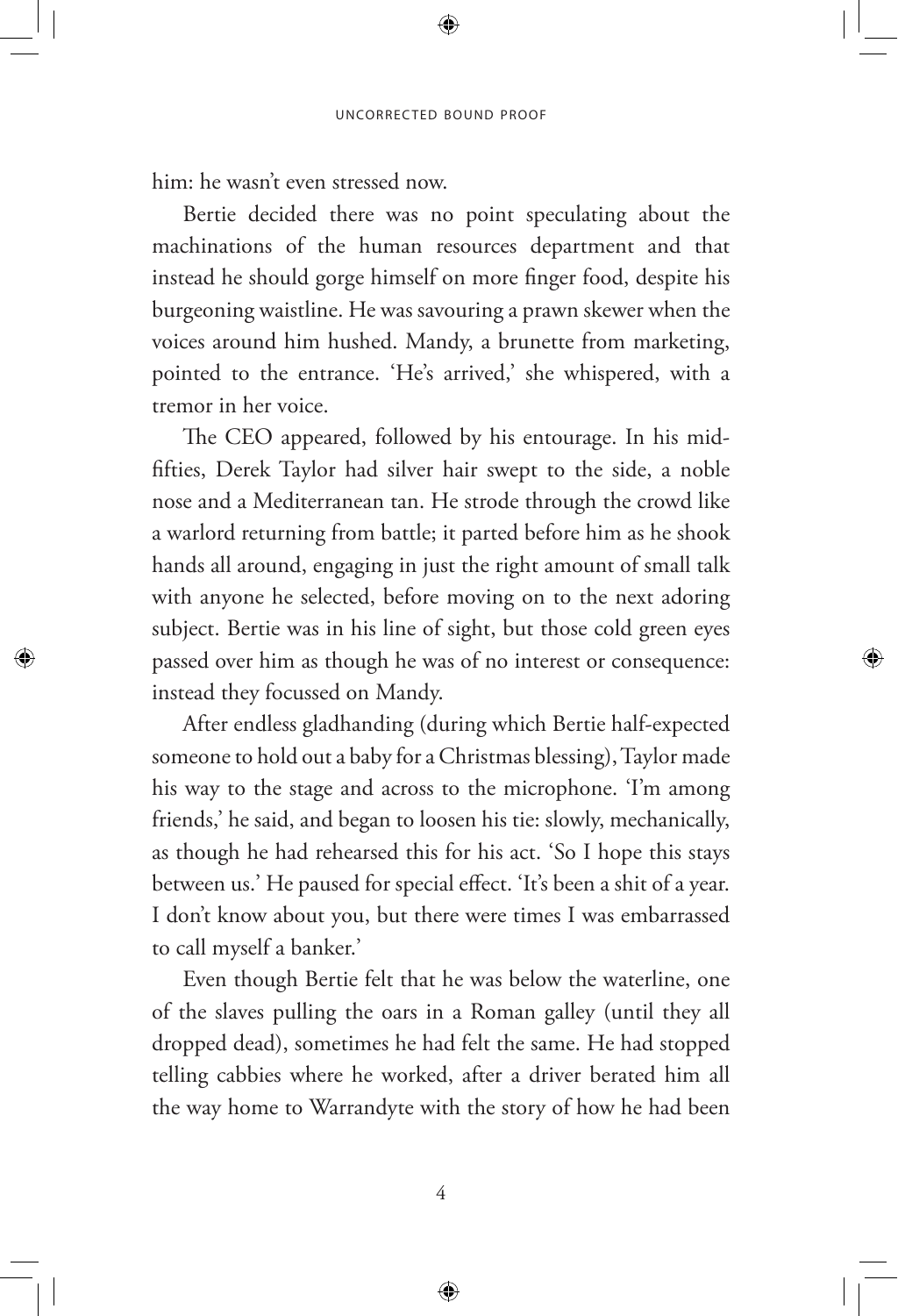swindled out of his life savings by a crooked banker. The cabbie didn't care that Bertie worked in the mailroom and wasn't a highflying executive; instead, he assumed that anyone on the payroll was equally to blame.

'Sometimes I didn't want to show my face in public,' said Taylor.

Perhaps it was only because of the free beer, but the CEO was striking familiar harmonies on Bertie's emotional keyboard. Surely they couldn't be made of the same magic clay. Yet Bertie had also been made to feel ashamed of his workplace: by his own mother. Some nights he would arrive home to find the newspaper on the kitchen table, displaying a sensational headline about yet another banking scandal, and his mother giving him the fish eye as though he were personally responsible. But what did she expect from him: to quit out of principle? He had been unemployed for six months before he was offered the mailroom job. If he quit, how could he help her pay the bills?

'Anyway,' said Taylor, 'after the year we've had, the entertainment tonight has to be different. We couldn't fly out Sting or Springsteen. Imagine what the newspapers would have said about that.'

He pouted like a second-rate comedian who had landed his punchline. But only Mandy was laughing. How could she be oblivious to the surrounding misery?

'We have to adapt,' said Taylor. 'We have to improvise. We have to make our own entertainment.' He finally took off his striptease tie. 'And we've got the perfect solution. Something to help us forget our troubles. And something that no one can complain about. Not even Sarah Blanco or those other lefty journalists.'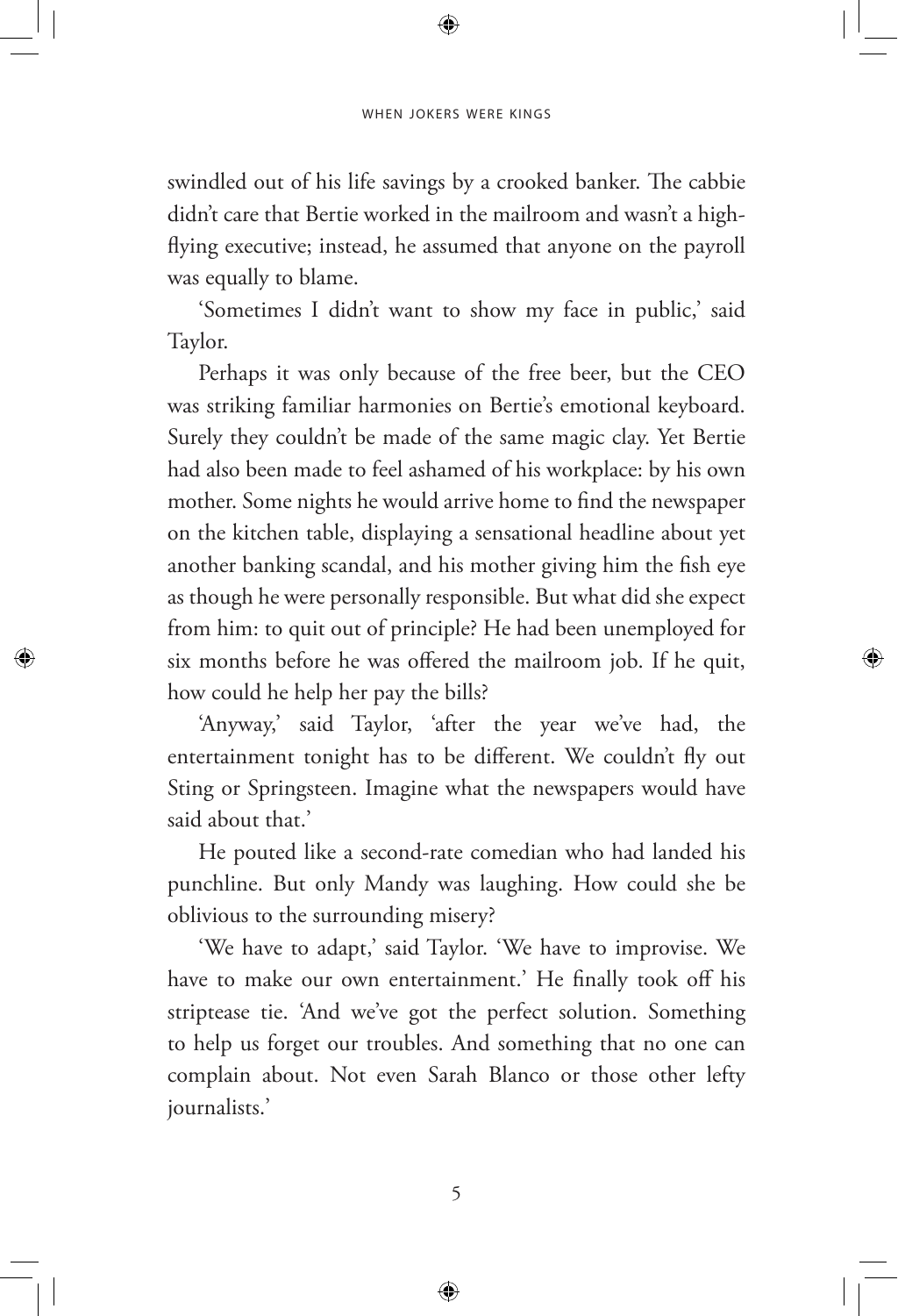Red curtains parted behind him, revealing an enormous machine. A karaoke machine.

'After the year we've had,' he said, 'who could begrudge us a karaoke competition?'

His solution to the entertainment problem was certainly simple, cheap and innovative, but the crowd was hardly enthused. There was silence, apart from Debbie whimpering in the corner.

Taylor pressed on. 'The winner gets a weekend for two on the Gold Coast, all expenses paid.' He winked – perhaps at Mandy? 'That's bound to get you interested. I'd give it a shot myself if I could sing.'

He left the stage and returned to his entourage. Meanwhile another executive, Rupert Gaffney, stepped up as karaoke host. 'Ladies and gents,' said Gaffney, 'this is no time to be shy. So if you want a holiday in the sun, you'd better come up on stage.'

'What a spunk,' said a woman near Bertie.

Bertie had overheard office gossip that Gaffney was the King of Tinder. He was articulate, in that blokey manner adopted by football commentators, and he certainly knew how to charm the crowd.

'He can put his slippers under my bed,' said another woman.

As the bank's youngest director, Gaffney wasn't much older than Bertie. But that was where any similarity ended. Gaffney was blond, athletic, and always wearing a designer suit. And if they were different on the outside, then on the inside they were entirely different species.

The first contestant was Sophie from the compliance department. She tried singing Katy Perry's 'Roar', her voice cracking on every second note. Next was Wendy from risk management, an ex-basketballer in high heels who gave Prince's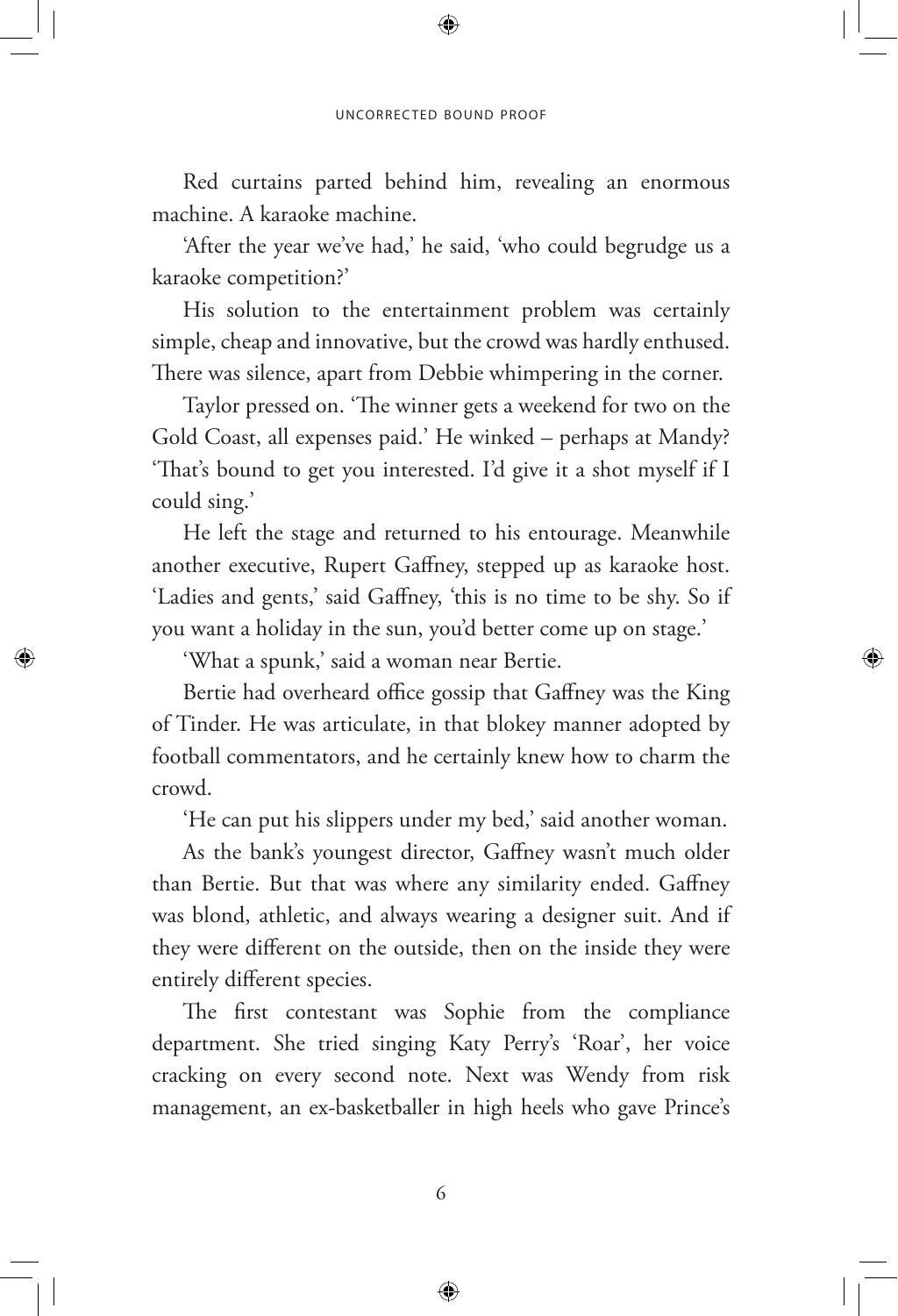'Purple Rain' a horribly bruised complexion. Then came Wally from the deeds room, a thin fellow with a squeaky voice, who gave a brave rendition of Meat Loaf's 'Two Out of Three Ain't Bad'.

'More like zero out of three,' said Trevor.

'Did his best,' said Bertie, and put down his drink so that he could join in the round of applause. He didn't care that everyone who dared to compete was tone-deaf. That wasn't their fault: no doubt they were terrific clerks and accountants and team leaders. This was a bank, after all, not a school for the performing arts. Besides, the entertainment solution was working: despite those emails to doomed workers, the crowd was warming up. Amid the tipsy frivolity, Bertie checked his phone, saw that he still hadn't received an email, and dared to hope that he had been spared. He rescued his drink from an overly efficient waiter as Gaffney introduced the next contestant.

It was Gaffney's personal assistant, Jasmine Patel. She had only worked at the bank for a few months. Once, when Bertie had walked past her desk, he had paused to admire her, safe in the knowledge that she didn't even notice him. She was in her mid-twenties, tall and slim, with long dark hair, almond eyes and amber skin. High cheekbones, a fleshy nose.

As he had never had a lasting relationship, sometimes Bertie worried that women would detect some overwhelming sense of failure about him. So he had never dared to start a conversation with Jasmine, except for asking which tray she wanted him to use for deliveries. 'The green one,' she had said, without looking up from her desk. He shrugged and left without a word. No reply was necessary.

Now she strode to the microphone in boots with black leggings and a red leather jacket with enormous shoulder pads, as though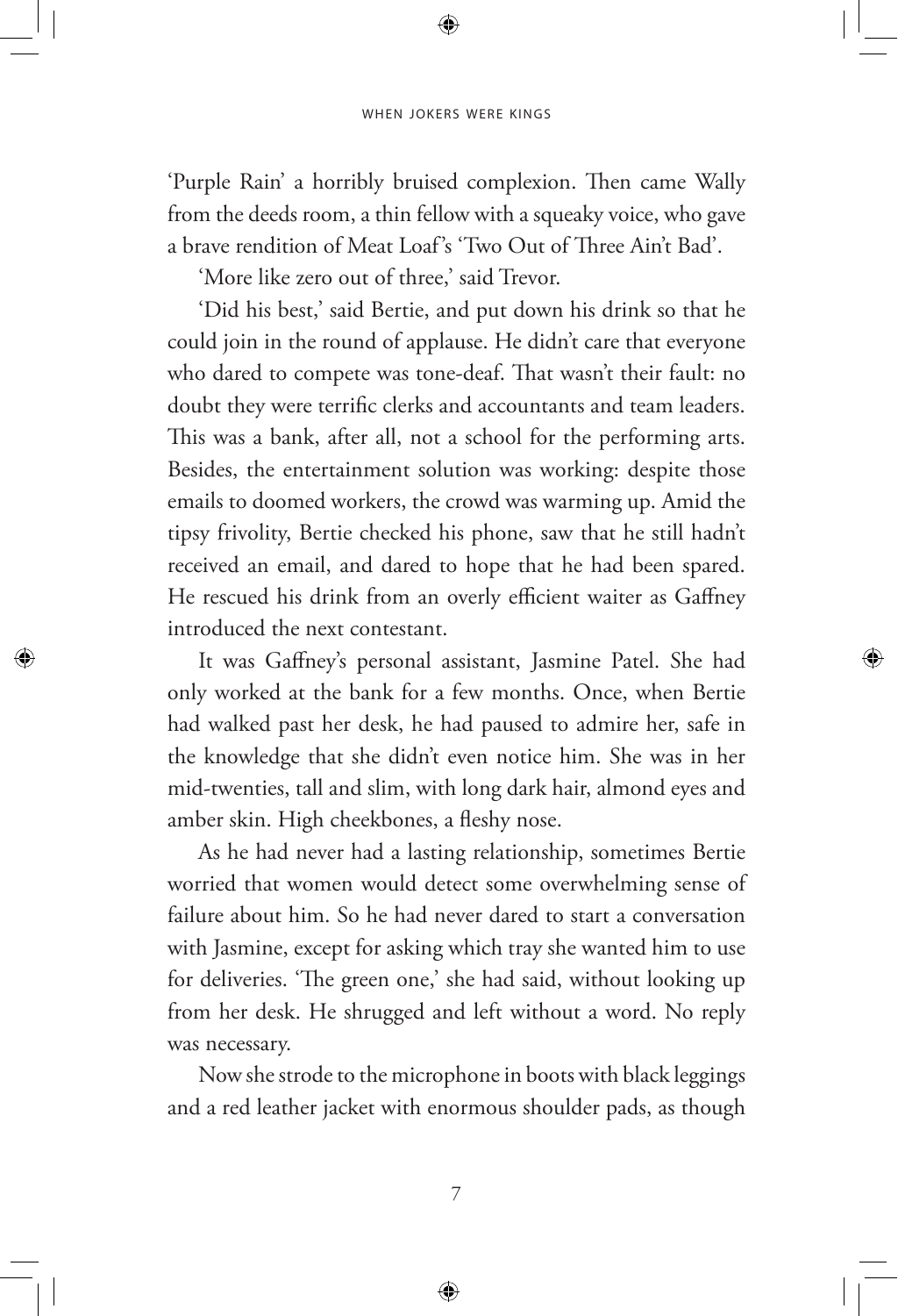she was dressed for a retro party, and declared that she would sing Michael Jackson's 'Beat It'.

At first, Bertie expected that she would be no better than all the other contestants. But when that thumping bass started, she snatched the microphone and began to strut, and swagger, and shake her hips as though she had been born for the stage. Not a trace of nerves. She displayed a perfect moonwalk. And her voice was melodious, even thrilling, with a crystalline quality for all the high notes.

The more he stared at her, the less he saw of Jasmine Patel. She wasn't just singing like Michael Jackson. For a few brief minutes, she actually became Michael Jackson.

Then again, it would be wrong to say that she resembled Michael Jackson, given that his appearance changed so much over the years. Rather, she looked like he did at one particular stage of his career. Not when he was a young man on the *Off the Wall* album cover, with a big smile and an even bigger afro. Not when his nose had dissolved after all that plastic surgery. No, somewhere in between, late-80s Jackson, when his hair was tousled and his skin wasn't yet completely bleached. The *Bad-*album Jackson.

When she finished, the crowd was in a frenzy. She waved to her adoring fans and blew a kiss. Was that aimed at Gaffney?

'Damn set-up,' said Trevor. 'Guess who's off to the Gold Coast?'

'What do you mean?' asked Bertie, as he devoured a gourmet sausage roll.

'I reckon she's Gaffney's assistant in more ways than one.'

Bertie digested this news with the sausage roll, although it was hardly as palatable. Life was unfair, rigged even, right from birth. Although talent helped, and also hard work, it was far more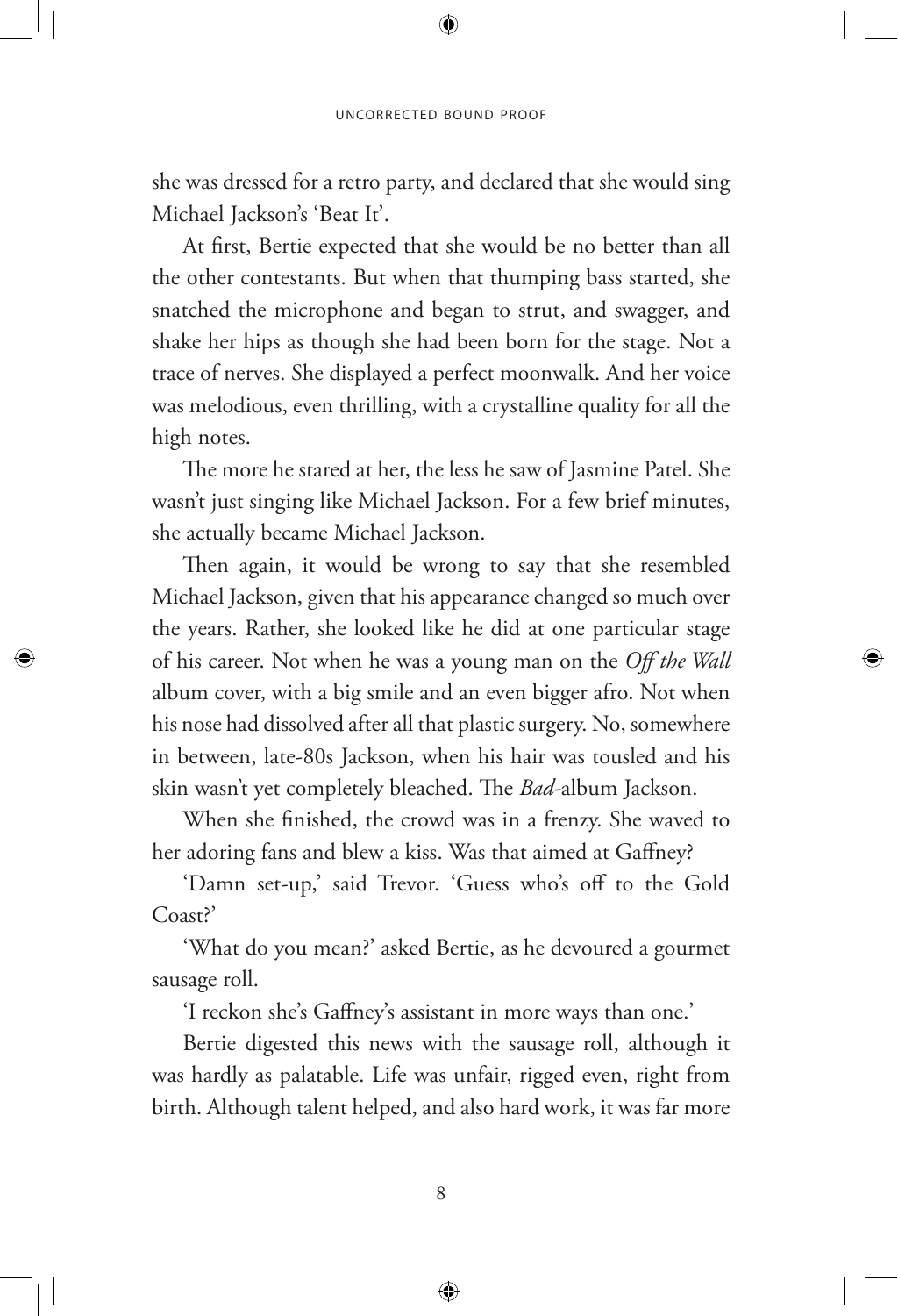important to attend the right school, for your parents to have useful friends, and to cultivate your own personal network to call on for various favours. Bertie had realised this years before and seceded from aspirational society. Even now, there was no reason to expect that even a karaoke competition would be different from life in general.

After Jasmine left the stage, she was surrounded by admirers. Bertie didn't line up with them to congratulate her. Instead he switched from drinking beer to bourbon and Coke. Alcohol was his one vice, and he was aware that he suffered an affliction commonly shared by those who come to it late: now that he had developed a taste for it, there were times when he simply couldn't stop drinking. But what did it matter if he needed to be carried out? No one would notice: he was invisible. To everyone except Trevor, who was staring at him quizzically.

'What's wrong?' asked Bertie.

'Nothing, just wait here.' Trevor laughed devilishly and marched off into the crowd.

Bertie turned his attention to a prawn skewer, his fourth that evening. Of all the items of finger food, the prawn skewers were the most delectable.

Meanwhile, Gaffney announced the next contestant. 'Engelbert Jones,' he said, 'please come to the stage.'

When Bertie heard his baptismal name, he ducked his head and nearly choked on a prawn. He searched for the nearest exit. But before he could retreat, he felt several hands on his back, pushing him towards the stage.

'No, I won't!' He brandished the skewer in self-defence. 'No, I can't!'

'Nothing to lose,' said Trevor. He took Bertie's wrist and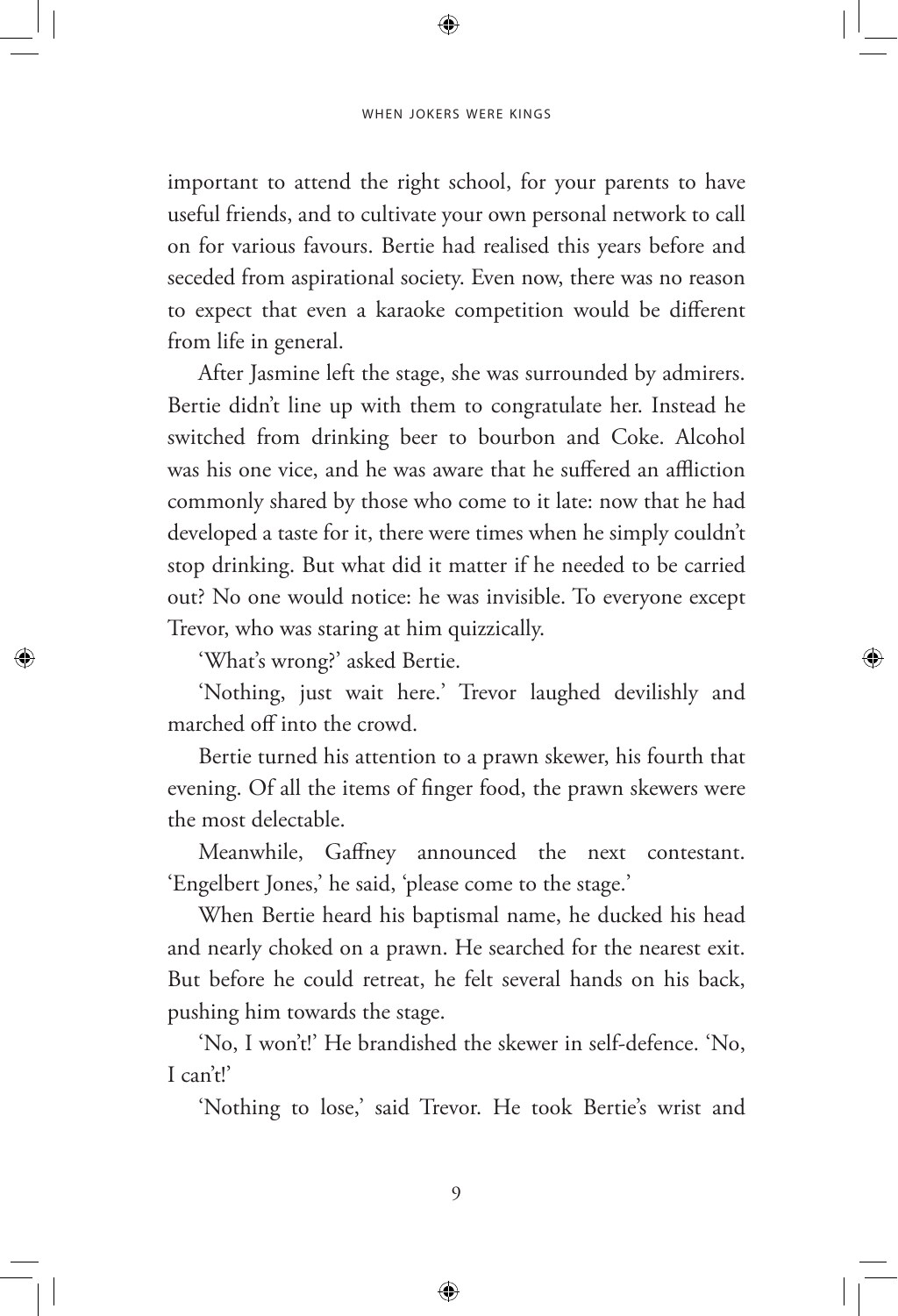dragged him along. 'Except your job.'

Bertie wanted to explain that the last time he had been on stage, for the final night of his high school musical, he had been humiliated. But a slow handclap and a chorus of 'Engelbert, Engelbert' had already spread throughout the bar. He was surprised that so many people wanted to see him perform.

Deposited onstage like a sack of potatoes, Bertie cringed away from the spotlight. When he was younger, his mother often said that he could have passed for a matinee idol, with his clear blue eyes, gleaming teeth and broad shoulders. Since then he had put on thirty kilograms and she had long since dropped the charade, especially after she sewed a wedge of extra material into the waistband of his jeans. His long-lost dimples were canine jowls: when he frowned, he brought to mind the lost and almost impossibly sad expression of a basset hound.

Gaffney approached him. 'What are you going to sing?'

'Ah, well…' The handclap of the crowd matched the pulse thudding in Bertie's ears.

'Looks like Engelbert's lost for words.' Gaffney swung back to the crowd. 'Should we choose a song for him?' He grinned. 'Maybe some Engelbert Humperdinck?'

'No!' Bertie spluttered. 'Anything but that!' Although he loved his mother, he was still aggrieved that she had christened him Engelbert. Such a preposterous name.

Gaffney turned to the machine. 'Let's see what we've got.'

Bertie riffled through the filing cabinet of his mind for a song that he had sung in the shower with at least moderate success. Maybe a Billy Joel ballad, or some Elton John, or even a Beatles track. It struck him that he was ridiculously old-fashioned, but he found the latest pop music bewildering, Adele always excepted,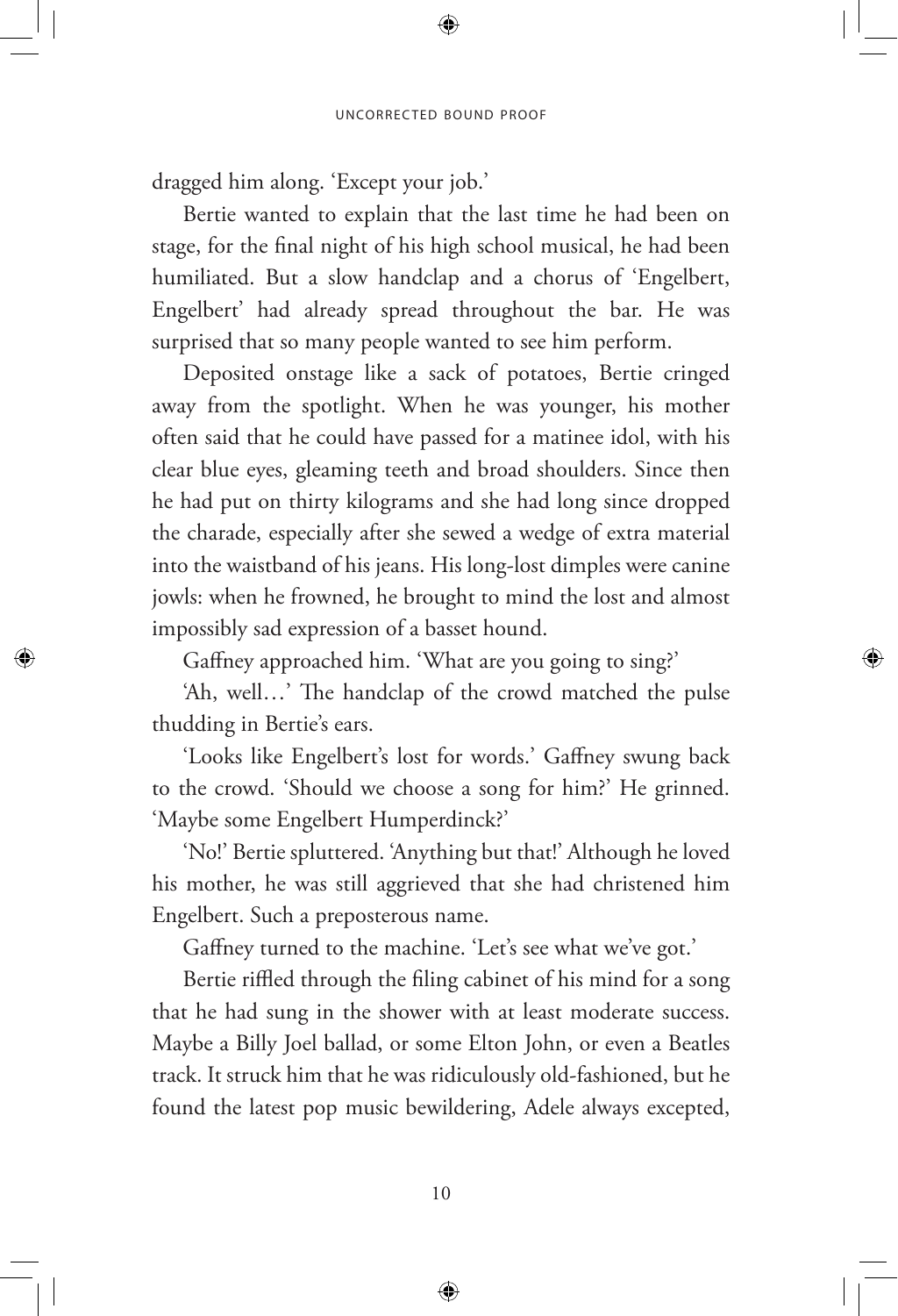and he could hardly attempt 'Hello' or 'Rolling in the Deep'.

Gaffney sidled up to him. 'You've got ten seconds.' He extricated the prawn skewer from Bertie's grasp. 'Or it's "The Last Waltz" for you.'

Perhaps he was referring to that schmaltzy Humperdinck ballad, or else Bertie's employment status. Regardless, Bertie felt like a wildebeest in the African savanna, cornered by a pride of lions. Was he the sort of wildebeest that waits to be devoured, or the sort that takes flight?

'Five seconds.'

'Come on Bertie,' called Trevor. 'Blow us away!'

In the dark recesses of his existential dread, Bertie's thoughts settled on his dear, departed father. His father had loved early rock 'n' roll: Bill Haley, Little Richard, Chuck Berry. And especially Elvis Presley. If Bertie couldn't sleep, his father would croon a lullaby – maybe 'Wooden Heart,' or 'Love me Tender' – and Bertie's eyelids would mysteriously close. Other times, just for the sake of it, his father would sit Bertie on his knee and warble the King's greatest hits. So Bertie made a fateful decision. 'Elvis Presley,' he said. "Kentucky Rain".'

'Are you sure?' Gaffney smirked: perhaps he figured that Elvis was as dated as Engelbert Humperdinck.

Bertie nodded, resolute. That song was his father's all-time favourite.

Gaffney turned back to the machine and scrolled through an unending list of songs, blinking with evident surprise when he found Bertie's archaic selection, as though it shouldn't be found on any self-respecting karaoke machine. 'You're digging your own grave.' He handed over the microphone and slunk into the shadows.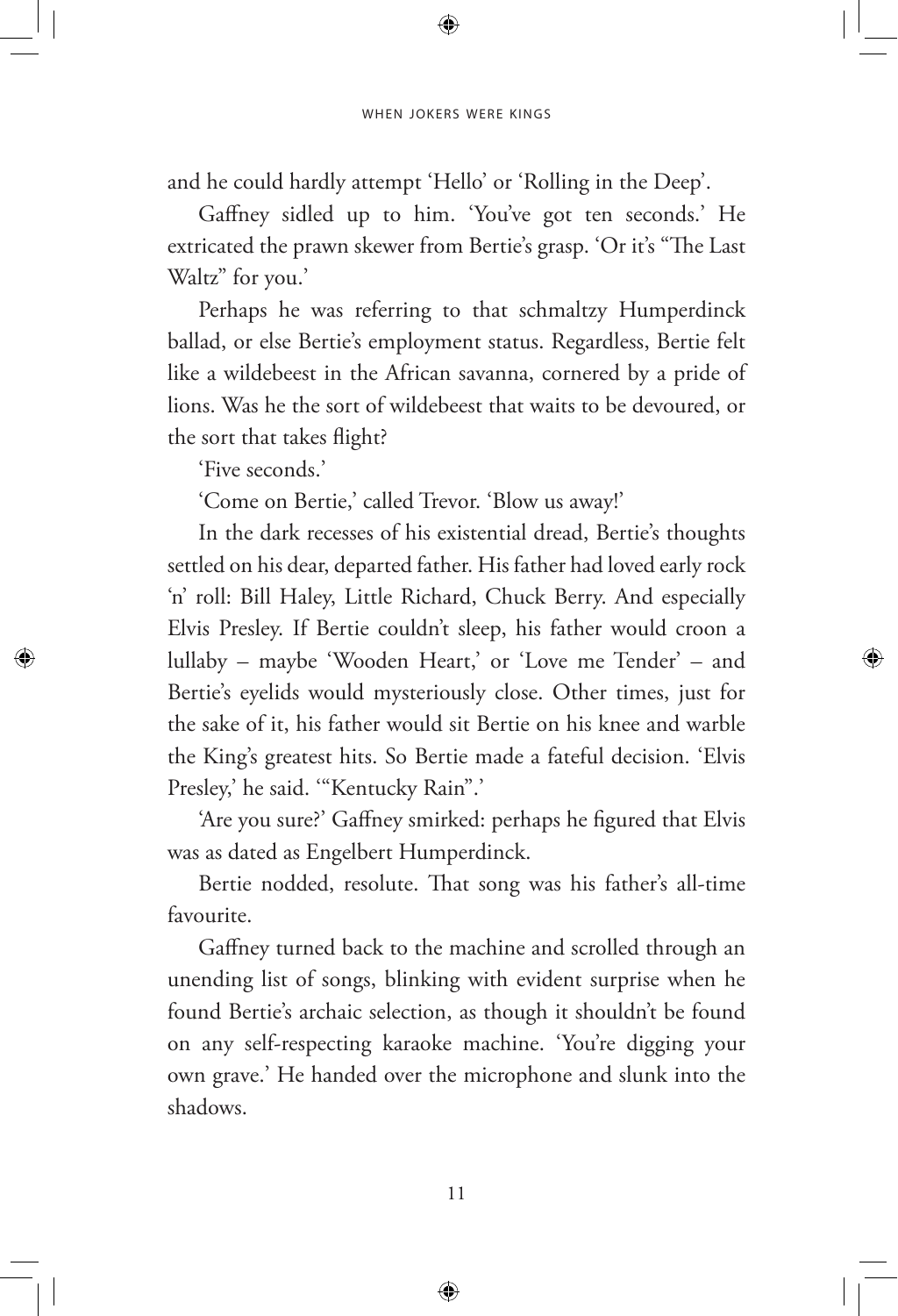Bertie heard the keyboard riff and stood stock-still, staring at the glistening microphone, not daring even to glance at the audience. The opening arpeggios led into the familiar bouncing bass-line, and it was time for him to sing that he woke up one morning to find that his girlfriend had left him.

The lyrics were displayed on a screen at his feet, but Bertie didn't need to read them. Instead, he closed his eyes and miraculously felt a deep inner calm, forgetting the audience, losing himself entirely in the music and his memories.

On one level, the song is about a man looking for his runaway lover: he is searching everywhere in the cold Kentucky rain. But Bertie could divine a deeper meaning. The song was about him, had been written just for him. Even though he had never been to Kentucky or had a steady girlfriend. None of that mattered. Kentucky was just a metaphor. The song was really about that night when he was twelve and the hospital called to say that his father wouldn't be coming home. He ran outside, his eyes watering. And it happened to be raining.

He kept singing about the towns he had passed through with his shoes full of rain, searching for his girl, when in reality he was only thinking about his father. He was back in his childhood bedroom with the *Toy Story* poster on the wall behind the door. Tears welled in his eyes but he held them back, instead pouring his emotions into the lyrics. That was oddly satisfying. It felt as though he were coughing up a chicken bone that had lodged in his gullet.

When the music died away and he finally opened his eyes, the first person he noticed was Tracey from human resources. She was standing near the stage, staring at him in wonder rather than amusement, and her eyes were moist. (Had he possibly